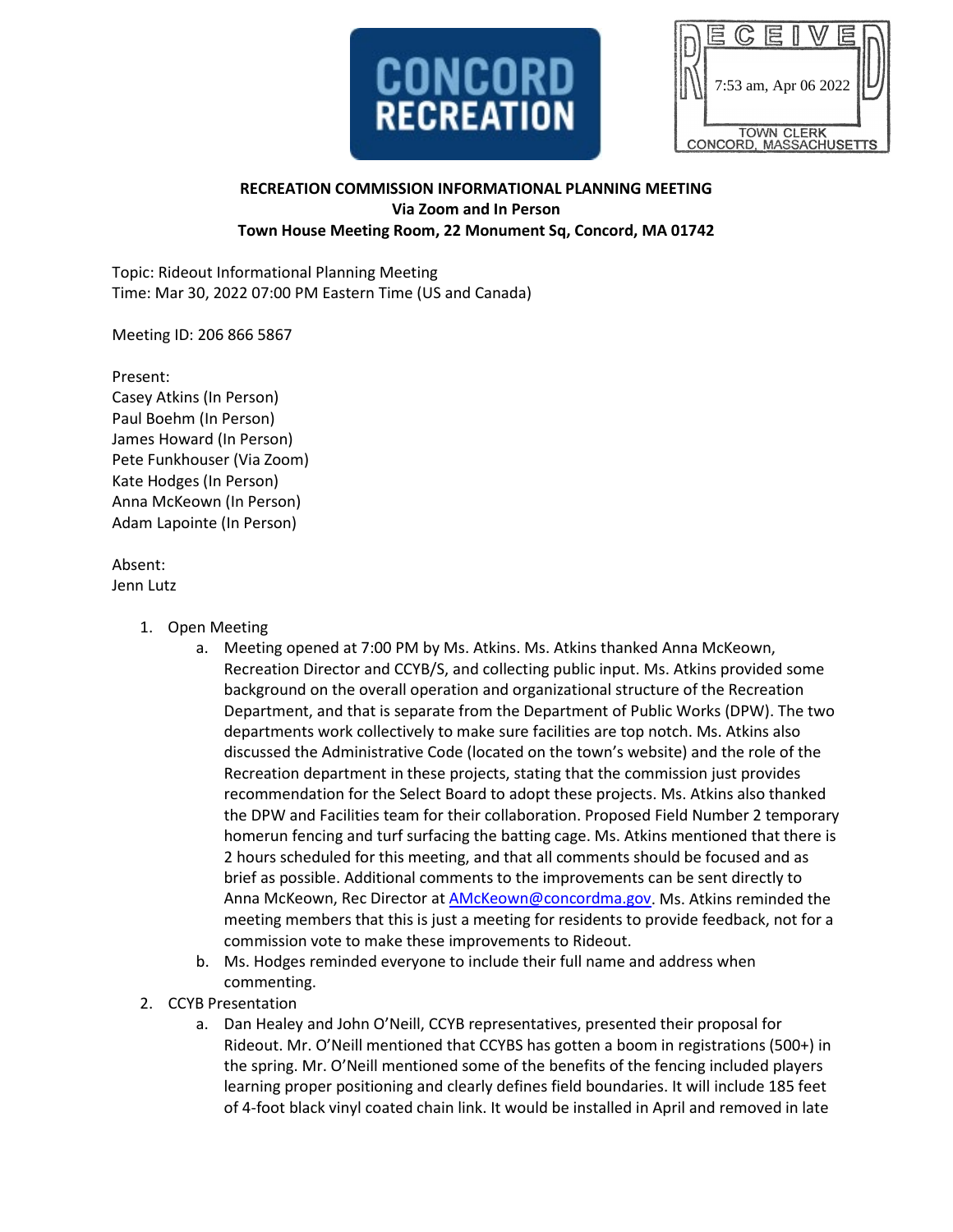

June. The field remains open on the sides for unrestricted accesses when not in use. This project will be paid for in full by CCYB including all materials and yearly labor.

- b. Mr. O'Neill mentioned that they are committed to the process. They have partnered with the town for numerous facility upgrades in the past, including improvements to Ripley and Rideout. Mr. O'Neill did mention that CC Youth Soccer supports this, as they share space with CCYB at Rideout. He also mentioned that they are committed to following proper channels for approvals and permits.
- c. Mr. O'Neill mentioned that there were 2 other projects, including adding backstop padding to Rideout #2 and #3 and adding batting carpet to the two batting cages adjacent to the tennis courts at Rideout. Both projects mentioned safety and aesthetics when it comes to benefits to these projects. He then showed picture of the locations of these proposed projects at Rideout.
- 3. Commission Member Questions
	- a. Ms. Atkins thanked the CCYB for their presentation and partnership over the years. She then asked the commission for questions.
	- b. Mr. Boehm asked about the fields' usage for softball for this temporary fencing. Mr. O'Neill mentioned that Fields 1 and 2 were dedicated to baseball only. Mr. Boehm asked about usage. Mr. O'Neill mentioned most weeknights and Saturday afternoons, and all day Sunday. Mr. Boehm asked about the private usage of the fields. Mr. O'Neill mentioned that all use of fields are permitted through the Rec Dept. Mr. Healey confirmed that this is public lands and all of this work will benefit all. Mr. Boehm asked about the distances. Mr. O'Neill mentioned that it is 185 feet away from the Homeplate and goes foul pole to foul pole. Mr. Boehm asked about other types of temporary fencing options. Mr. O'Neill said that they looked at all options from cost to safety and functionality, and this option was the best option out of the one. Mr. O'Neill mentioned that he could present the other options if the residents wanted. Mr. Boehm asked next if there could be breaks in fencing, like a gated one, for the field. Mr. O'Neill mentioned that safety could come into play, but most likely that the solid fencing would be best. Mr. Boehm asked about the potential conflict with the soccer field. Mr. O'Neill mentioned that CCYS were in an agreement that they could make it work. Mr. Boehm asked about safety and protocols for wayward balls. Mr. O'Neill said that there are no formal protocols and was hopeful that parents/ coaches would keep an eye on a wayward ball. Mr. Boehm asked about maintenance asked about maintenance of the fields. Mr. O'Neill mentioned that a lot of it is done by DPW, but they help when they can. Mr. Boehm then asked about the fencing impact on maintenance. Mr. Shaw, Assistant Superintendent of Facilities and Grounds, mentioned that impact to maintenance would be very minimal. Mr. Boehm asked about the difference between having and not having a fence. Mr. O'Neill mentioned a comparison to tennis not having a fence around the court.
	- c. Ms. Atkins asked how many feet off the infield to the fence. Mr. O'Neill mentioned it could be 90-100 feet farther. Ms. Atkins asked about people getting hit by balls in the past. Mr. O'Neill mentioned mostly dogs and toddlers getting in the way. Ms. Hodges corrected the number to be 89.1 feet. Ms. Atkins mentioned to reiterate the ages used of the fields. Mr. O'Neill mentioned it was for up to age 12. Ms. Atkins asked what the difference was between the fencing in the presentation and the temporary fencing. Mr.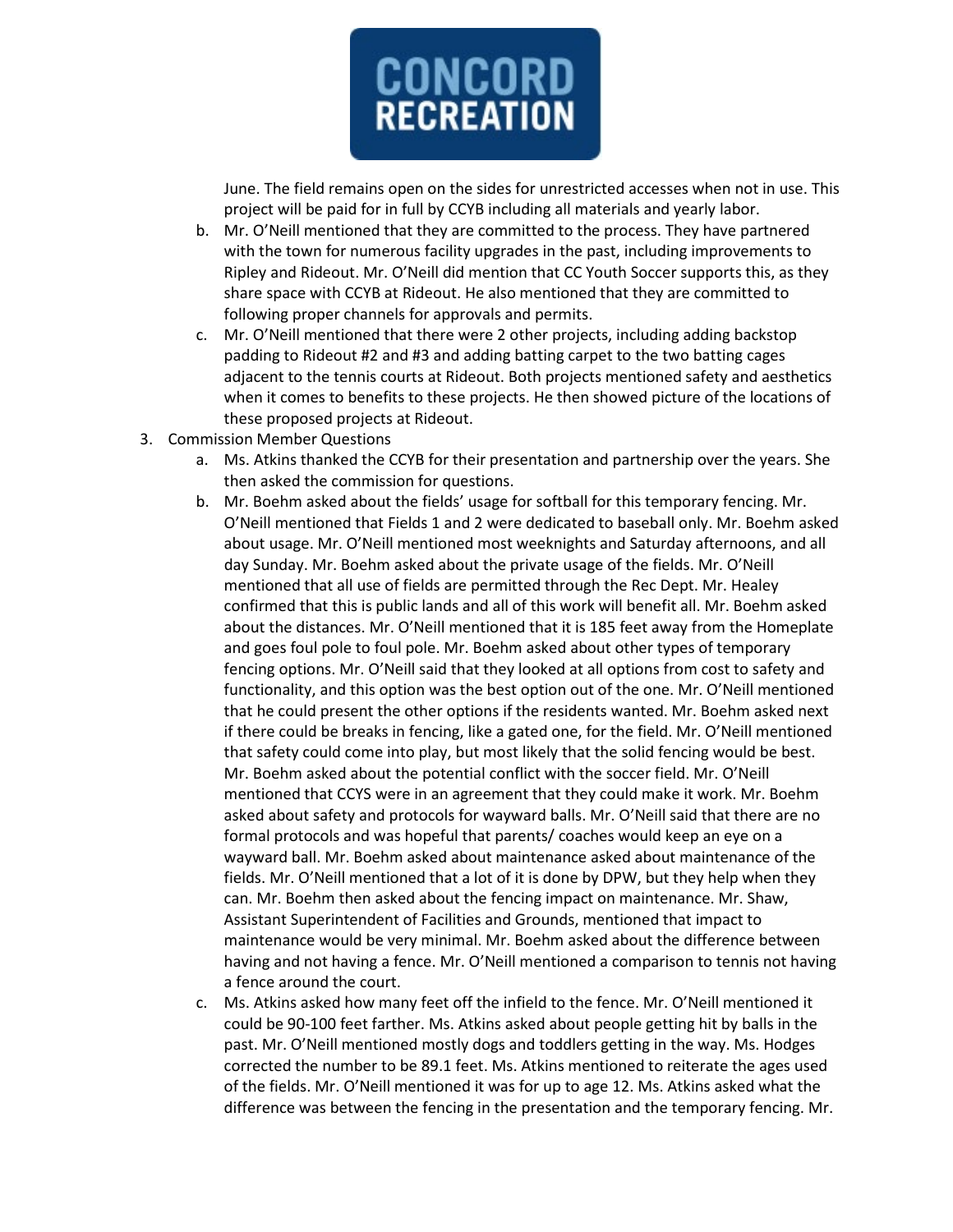

O'Neill mentioned that they just wouldn't drive the permanent poles in the ground. Ms. Atkins asked Ms. McKeown about events and how they would impact. Mr. O'Neill said that it wouldn't impact based on the schedule. Ms. Atkins then asked about timeline. Mr. O'Neill said he could have more firm dates if needed from April-June. Ms. Atkins asked about carpeting and how much it covers. Mr. O'Neill said it would cover the whole batting cages.

- d. Mr. Howard asked about the height of the foul poles. Mr. O'Neill mentioned they would be 8 feet. Mr. Howard asked about padding. Mr. O'Neill mentioned there would be caps on the poles but no formal padding.
- e. Ms. McKeown asked about the concept of vandalism. Mr. O'Neill stated that they are trusting the installer that it will be safe and sturdy, and that it plays like a permanent fence. Ms. McKeown asked about the backstop padding and shelf life. Mr. O'Neill mentioned that based on the current backstop, they could last 10 years. Ms. McKeown asked about the material in the batting cages proposed. Mr. O'Neill stated that the material is rubbery latex material with a carpet-like material on top. Ms. McKeown asked about potentially storing it after the season and shelf life. Mr. O'Neill said it lasts about 10 years, and that storing isn't reasonable.
- 4. Public Input
	- a. Ben Clyne- 245 Central St- Ben supports the improvements and appreciates safety with padding and fencing.
	- b. Michelle Tow-111 Laws Brook Road- Michelle thanked them for a lot of work put into proposal. Batting cage and backstops are good ideas and has questions. If there was no fence and a line on the grass, would it count as a homerun? Asked about orientation and how the fence impacts that. Mr. O'Neill stated that not a standard practice but could be done. Painted lines only work for in town events, but not for regional events. It is also tough to see where the ball lands for an umpire. Michelle also mentioned that the soccer field in the image would be impacted. Mr. O'Neill said that CCYS doesn't use that size. She then asked about the safety points of the presentation and some injuries from other people running into fence and liability. Ms. Hodges mentioned the Recreation Use Act and that we wouldn't be liable unless negligence on our part.
	- c. Kim Drake- 452 Laws Brook Road- Kim had a question for the recreation departmentwho wants to use the spaces outside of baseball. Ms. McKeown mentioned its usually just CCYB, sometimes CCYS. There are some one-off events every now and then, less than 10. Kim asked a question for CCYB- are there other alternatives to fencing? Would they help with safety issues and orientation of players? Mr. O'Neill said yes, he prefers something over nothing. Question about Ripley and Rideout 1- would the fencing in those fields help them learn for when they go to field 2? Mr. O'Neill said that that was a good point.
	- d. Ms. Atkins asked about travel teams and need for fencing. Mr. O'Neill said that it was required for the travel teams.
	- e. Chris Scarzi- 33 Maple Street- Thanked CCYB for presentation. Discouraged about the note and concerned that the temporary fence may become permanent and eventually for field 3. He loves the work that has been done to date. A fence in the middle of the field adds a safety and maintenance concern, more than addresses this. He was also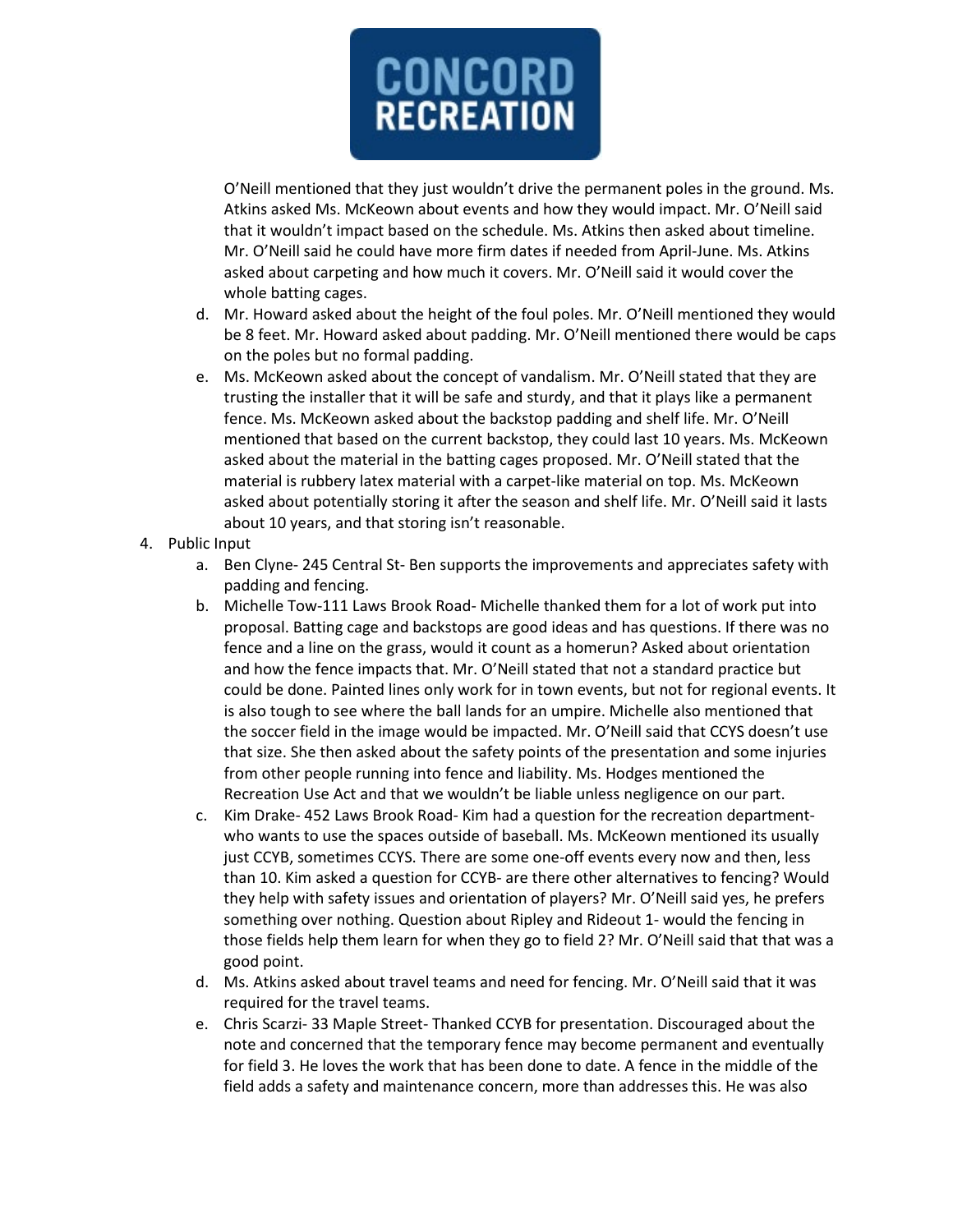

curious about growth of baseball regarding numbers. Mr. O'Neill said that 25-30% increase in 2019-2020 and have stayed at that level.

- f. Pat Cross- 18 Edmont Road- Lived in W. Concord for 25 years. Appreciated the programs but putting a fence in middle of the field is unsafe for all park goers, and also the kids. Rideout is the only public park in West Concord, and you change the dynamic of the land there.
- g. Ms. Atkins mentioned Gerow Park is opening soon, and Cousins is considered a public park.
- h. Robin Valliente- 212 Hespers Ave, Magnolia, MA- Thanked John and Dan. He thinks that the fence is a great idea but without a warning track, it could be dangerous. He uses Rideout for Ultimate Frisbee, but the frisbee can go far and they're not looking at fences, so it could be a dangerous situation. He asked about the yellow protective barrier on the top of the fence.
- i. Carolyn Ploy- 137 Central Street- She has lived in Concord for 38 years and coached baseball for years. She appreciated the work CCYB has done and walks through Rideout all the time. She believes Rideout is the "Field of Dreams" ad would hate to see a fence there.
- j. John Simmons- 17 Central Street- Thanked CCYB. He was a coach for CCYB for 10 years. Backstop is a great idea, but the fence is a bad idea. Rideout is a jewel of open space. Fence is less safe because fence is in the middle of the field.
- k. Matt Johnson- 21 Winthrop St- Select Board Liaison- Commended the commission and CCYB for this meeting. This proposal was a great bright spot for the collaboration. Are there any other example of this fence used somewhere else in the middle of a field? Mentioned the Citizen Petition Article on Town Meeting. Ms. Hodges mentioned the batting cage material would not apply.
- l. Daniel Stapleton- 20 Connant St- Supportive of CCYB, but not fence. Rideout is a multiuse park with a lot of open spaces. Parking mat be issue with size of program.
- m. Bill Satherwait- 297 Laws Brook Road- Talked about safety of fence and danger and suggested padding on both sides.
- n. Pauli Stat- 17 Pond Street- Thanked CCYB for presentation. Use the park every single day, does not support fencing. Mentioned the Rideout family and what the deed says.
- o. Anne Sgarzi- 33 Maple Street- She asked if there was a requirement for large equipment to ruin field on installation, and if advertising on fence would be a possibility. Mr. O'Neill stated that the company said no mention of damage to grass, only where poles go in. He mentioned that there was no discussion of ads on the fence. Ms. Hodges mentioned there's a bylaw about advertisement on fields, so there would be a lot of steps to make it happen.
- p. Chris Muller- 29 Muller street- Mentioned he had a hard time figuring out if the fence was safer.
- q. Lisa McKinney- 293 Haywood Mill Road- Lisa mentioned that itwould create less safe open space. There was no indication for need when her kids were in the program about the need for a fence. She mentioned drawing white lines for homerun fence or could also use the 4 foot driveway markers as an option. She was also concerned that this temporary fence may extend into summer months. Ms. Atkins mentioned the other properties in W. Concord. Lisa mentioned that it's not the same.